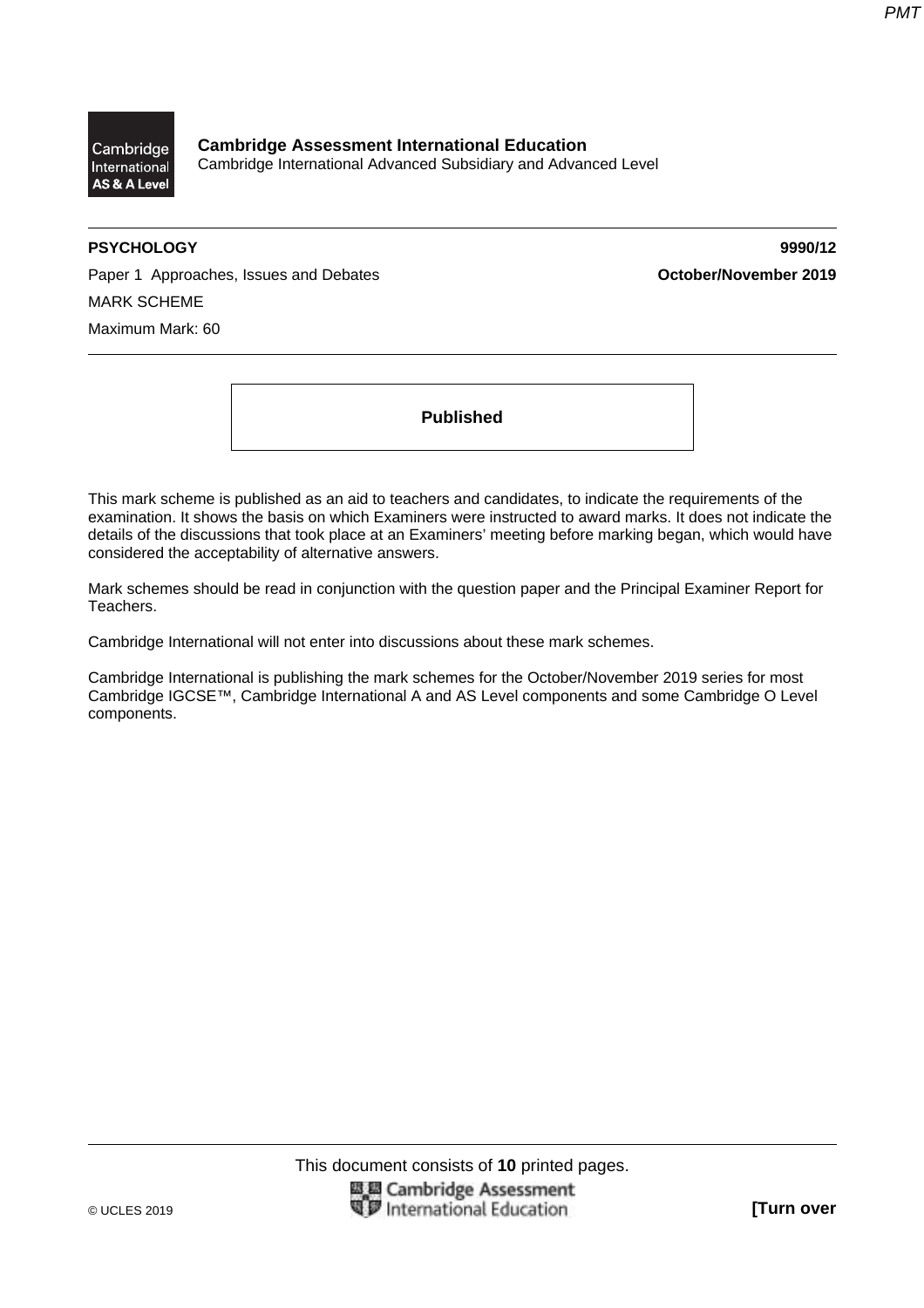# **Generic Marking Principles**

These general marking principles must be applied by all examiners when marking candidate answers. They should be applied alongside the specific content of the mark scheme or generic level descriptors for a question. Each question paper and mark scheme will also comply with these marking principles.

GENERIC MARKING PRINCIPLE 1:

Marks must be awarded in line with:

- the specific content of the mark scheme or the generic level descriptors for the question
- the specific skills defined in the mark scheme or in the generic level descriptors for the question
- the standard of response required by a candidate as exemplified by the standardisation scripts.

GENERIC MARKING PRINCIPLE 2:

Marks awarded are always **whole marks** (not half marks, or other fractions).

GENERIC MARKING PRINCIPLE 3:

Marks must be awarded **positively**:

- marks are awarded for correct/valid answers, as defined in the mark scheme. However, credit is given for valid answers which go beyond the scope of the syllabus and mark scheme, referring to your Team Leader as appropriate
- marks are awarded when candidates clearly demonstrate what they know and can do
- marks are not deducted for errors
- marks are not deducted for omissions
- answers should only be judged on the quality of spelling, punctuation and grammar when these features are specifically assessed by the question as indicated by the mark scheme. The meaning, however, should be unambiguous.

GENERIC MARKING PRINCIPLE 4:

Rules must be applied consistently e.g. in situations where candidates have not followed instructions or in the application of generic level descriptors.

GENERIC MARKING PRINCIPLE 5:

Marks should be awarded using the full range of marks defined in the mark scheme for the question (however; the use of the full mark range may be limited according to the quality of the candidate responses seen).

GENERIC MARKING PRINCIPLE 6:

Marks awarded are based solely on the requirements as defined in the mark scheme. Marks should not be awarded with grade thresholds or grade descriptors in mind.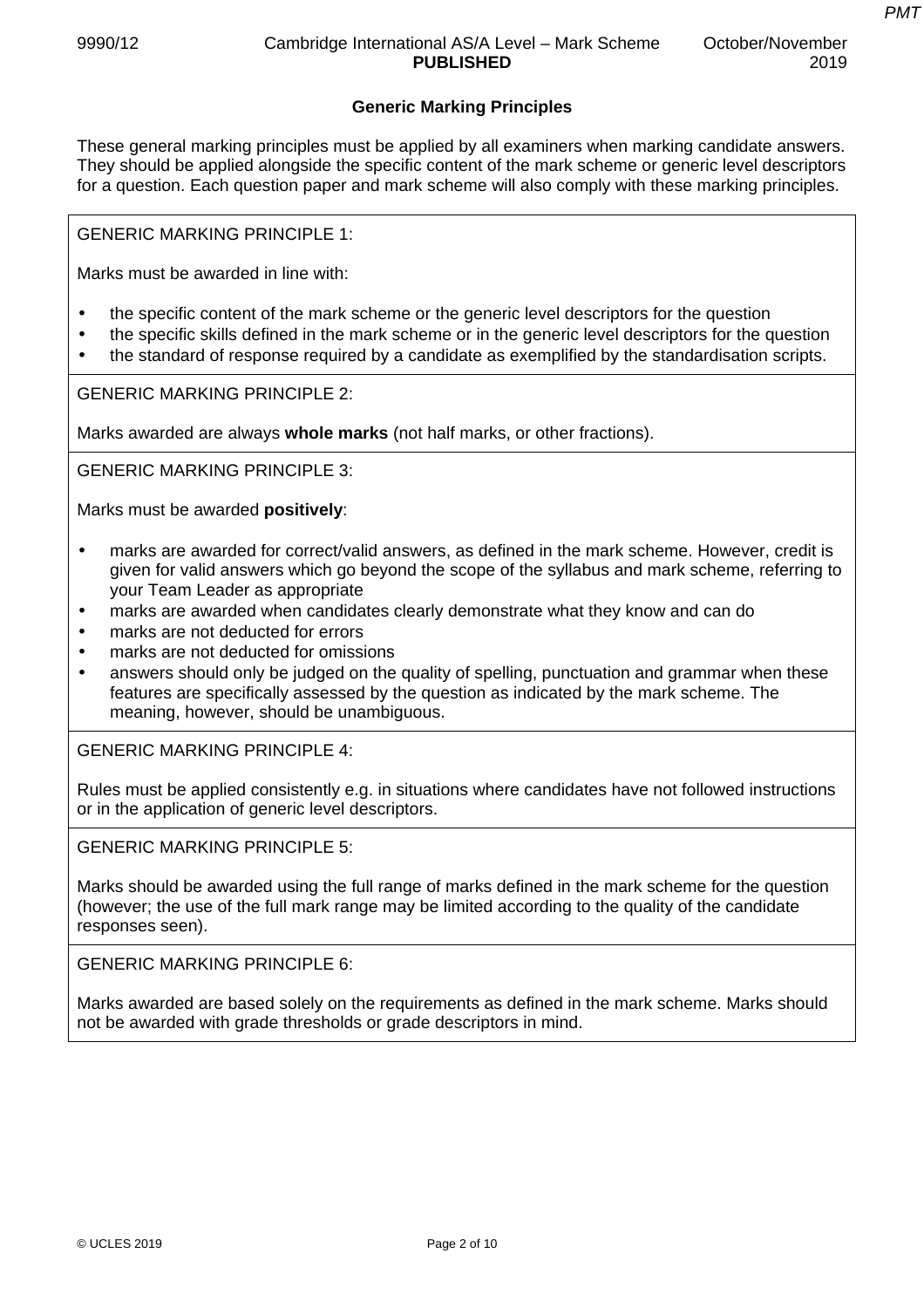2019

| Question | <b>Answer</b>                                                                                                                                                                                                           | <b>Marks</b>   |
|----------|-------------------------------------------------------------------------------------------------------------------------------------------------------------------------------------------------------------------------|----------------|
| 1(a)     | From the study by Canli et al. (brain scans and emotions):                                                                                                                                                              | 1              |
|          | Name the main brain structure investigated in this study.                                                                                                                                                               |                |
|          | 1 mark for correct answer. If more than 1 answer given credit the first                                                                                                                                                 |                |
|          | Amygdala;                                                                                                                                                                                                               |                |
| 1(b)     | Outline how the participants rated their emotional arousal towards the<br>scenes                                                                                                                                        | $\overline{2}$ |
|          | 1 mark per correct statement                                                                                                                                                                                            |                |
|          | (after viewing a picture), a fixation cross appeared on the screen;<br>They pressed a button to give the picture a rating;<br>This ranged from 0-3;<br>$0 =$ not emotionally intense/3 = extremely emotionally intense; |                |
| 1(c)     | Outline one conclusion from this study.                                                                                                                                                                                 | $\overline{2}$ |
|          | 1 mark brief conclusion<br>2 marks detailed conclusion                                                                                                                                                                  |                |
|          | e.g.<br>The amygdala affects memory (1 mark);<br>Amygdala activation could/can predict memory (1 mark);<br>The activity in the (left) amygdala during encoding could predict subsequent<br>memories (2 marks);          |                |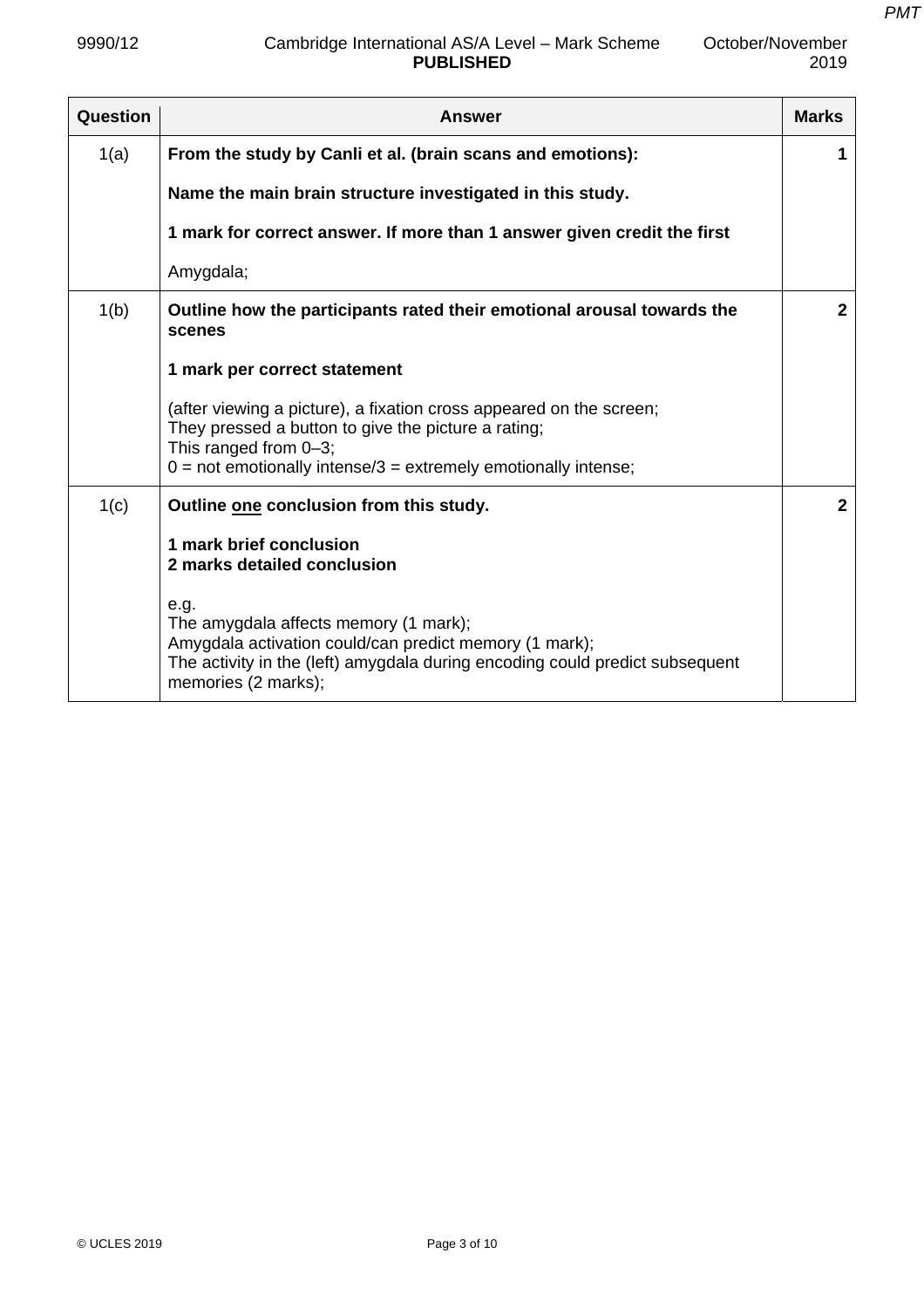*PMT*

| Question | <b>Answer</b>                                                                                                                                                                                                                                                                                                                                                                                                                                                                    | <b>Marks</b> |
|----------|----------------------------------------------------------------------------------------------------------------------------------------------------------------------------------------------------------------------------------------------------------------------------------------------------------------------------------------------------------------------------------------------------------------------------------------------------------------------------------|--------------|
| 2(a)     | From the study by Baron-Cohen et al. (eyes test):                                                                                                                                                                                                                                                                                                                                                                                                                                | $\mathbf{2}$ |
|          | Outline one aim of the study.                                                                                                                                                                                                                                                                                                                                                                                                                                                    |              |
|          | 1 mark brief aim<br>2 marks full aim/detailed aim                                                                                                                                                                                                                                                                                                                                                                                                                                |              |
|          | e.g.<br>To improve the Eyes Test (1 mark);<br>To test for Theory of Mind (1 mark);<br>To test people on a revised Eyes Test to see if some of the original deficits were<br>no longer seen (2 marks);<br>To see if females would score higher on the Eyes Test compared to males<br>$(2 \text{ marks})$ ;<br>To see if people with AS/HFA lack/have a Theory of Mind (2 marks);<br>To investigate if there would be a relationship between AQ and Eyes Test<br>scores (2 marks); |              |
| 2(b)     | Describe the results for the Autism Spectrum Quotient (AQ) test for two<br>groups of participants. You must use data in your answer.                                                                                                                                                                                                                                                                                                                                             | 3            |
|          | 2 marks available for the results (a comparison is needed)<br>1 mark for use of correct data for ONE group                                                                                                                                                                                                                                                                                                                                                                       |              |
|          | e.g.<br>The AS/HFA group scored the highest (1 mark) compared to students/IQ<br>matched controls (1 mark). The average score for the AS/HFA group was<br>34.4(/50) (1 mark);<br>Males score higher on the AQ (1 mark) compared to females (1 mark);                                                                                                                                                                                                                              |              |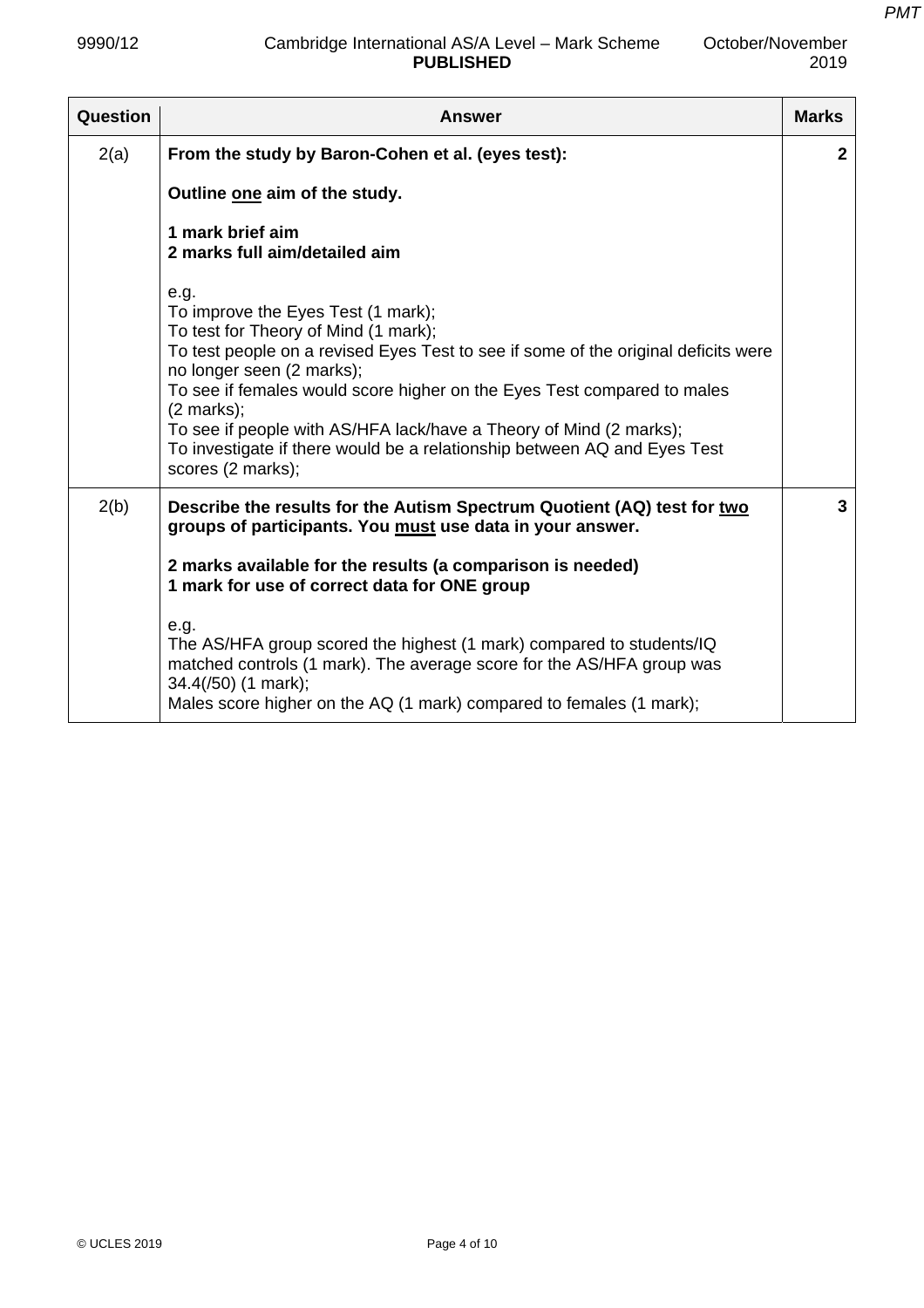| October/November |
|------------------|
| 2019             |

| Question       | <b>Answer</b>                                                                                                                                                                                                                                                                                                                                                                                                                                                                                                                                                                                                                                                                              | <b>Marks</b>   |
|----------------|--------------------------------------------------------------------------------------------------------------------------------------------------------------------------------------------------------------------------------------------------------------------------------------------------------------------------------------------------------------------------------------------------------------------------------------------------------------------------------------------------------------------------------------------------------------------------------------------------------------------------------------------------------------------------------------------|----------------|
| 3(a)           | From the study by Yamamoto et al. (chimpanzee helping):                                                                                                                                                                                                                                                                                                                                                                                                                                                                                                                                                                                                                                    | $\mathbf{2}$   |
|                | Explain why this study is from the social approach.                                                                                                                                                                                                                                                                                                                                                                                                                                                                                                                                                                                                                                        |                |
|                | 1 mark for brief answer/2 marks for clear description or linked to a general<br>assumption                                                                                                                                                                                                                                                                                                                                                                                                                                                                                                                                                                                                 |                |
|                | e.g.<br>The study investigated how two chimpanzees interacted (to solve a task)<br>(1 mark);<br>The study investigated how two chimpanzees interacted to solve a task and to<br>see how their behaviour was influenced by a social context of being able to see<br>the other chimpanzee (2 marks);<br>The study involved chimpanzees interacting to gain a juice reward (1 mark);<br>The study involved chimpanzees interacting to gain a juice reward so the<br>behaviour was influenced by individuals around them which is about the social<br>approach (2 marks);<br>The study was about chimpanzees in a social context, that of providing targeted<br>help when requested (2 marks); |                |
| 3(b)           | Explain one strength of using animals as participants in this study.                                                                                                                                                                                                                                                                                                                                                                                                                                                                                                                                                                                                                       | $\overline{2}$ |
|                | 1 mark for a brief answer or answer not linked to study<br>2 marks for detailed answer linked to study<br>e.g.                                                                                                                                                                                                                                                                                                                                                                                                                                                                                                                                                                             |                |
|                | Can allow for greater controls to be used to establish cause-effect (compared to<br>humans) (1 mark);<br>Can allow for greater controls to be used (compared to humans) so in this study<br>using the experimental booths/tool box choice/nature of task is something we<br>cannot perform on humans (2 marks);                                                                                                                                                                                                                                                                                                                                                                            |                |
| $\overline{4}$ | Describe how the 'transfer tests with novel objects' were conducted on<br>Alex the parrot during the study by Pepperberg (parrot learning).                                                                                                                                                                                                                                                                                                                                                                                                                                                                                                                                                | 4              |
|                | 1 mark per correct statement made                                                                                                                                                                                                                                                                                                                                                                                                                                                                                                                                                                                                                                                          |                |
|                | Alex was presented with pairs of objects that combined attributes never used in<br>training;<br>They also had not been used in any previous tests asking same/different;<br>The objects may also have been 'totally' novel/never encountered before;<br>These objects were kept on a shelf in view of Alex;<br>Therefore, at least one of the pair of objects was unfamiliar to Alex;<br>These could be colours/shapes he had no label for;<br>He was then asked 'What's Same?'/'What's Different?'<br>If he answered correctly he was praised or rewarded (kept object)/if incorrect<br>the experimenter said 'no';                                                                       |                |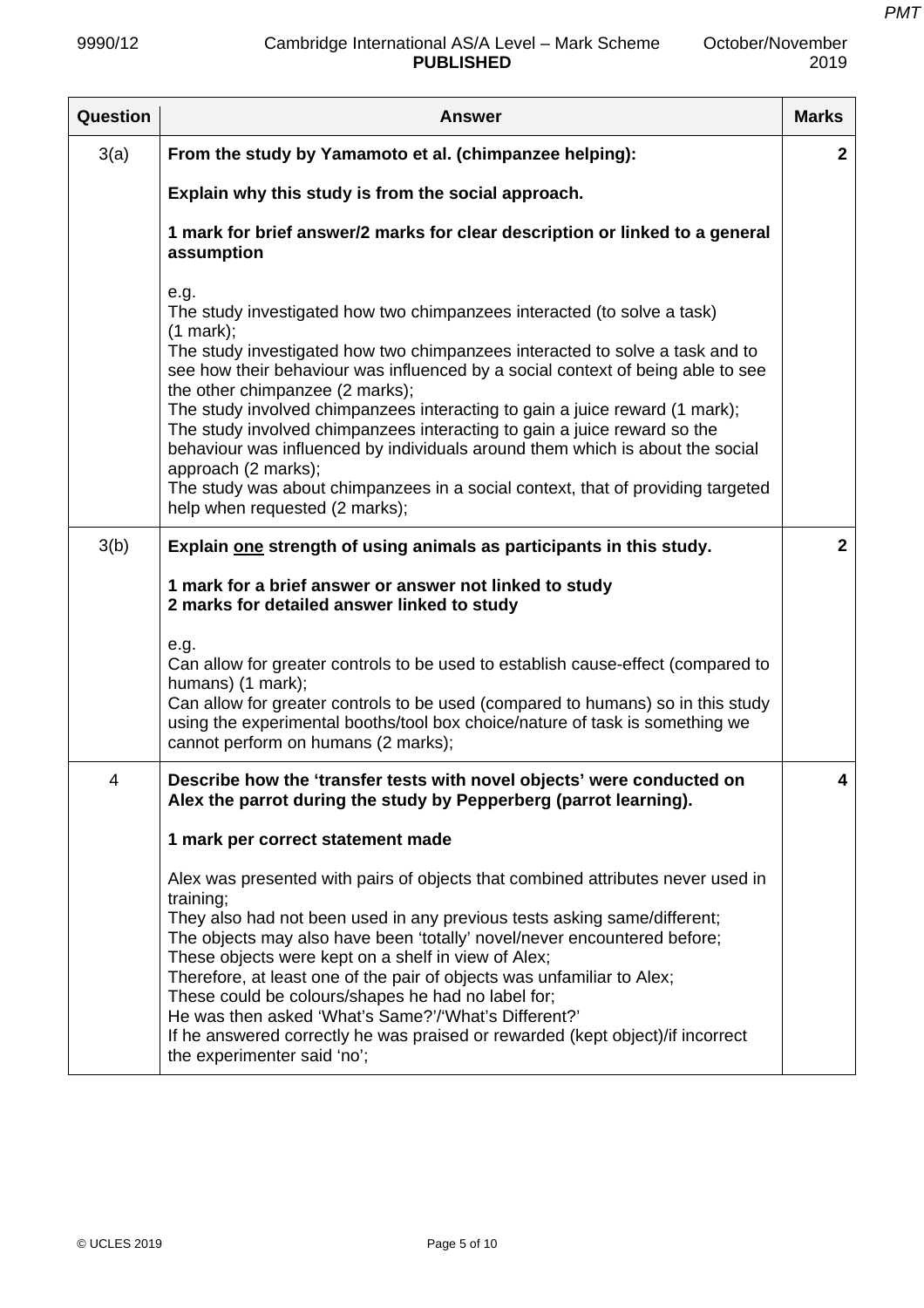| Question | Answer                                                                                                                                                                                                                                                                                                 | <b>Marks</b> |
|----------|--------------------------------------------------------------------------------------------------------------------------------------------------------------------------------------------------------------------------------------------------------------------------------------------------------|--------------|
| 5(a)     | From the study by Milgram (obedience):                                                                                                                                                                                                                                                                 | $\mathbf{2}$ |
|          | The teacher was given a 'sample shock'.                                                                                                                                                                                                                                                                |              |
|          | Describe this procedure.                                                                                                                                                                                                                                                                               |              |
|          | 1 mark per correct statement                                                                                                                                                                                                                                                                           |              |
|          | This was given before they took on the role of teacher;<br>The shock was always 45 volts;<br>The shock was applied to the wrist;<br>The source was a 45 v battery attached to the shock generator;                                                                                                     |              |
| 5(b)     | Explain one methodological weakness of the study by Milgram.                                                                                                                                                                                                                                           | $\mathbf{2}$ |
|          | 1 mark identifying weakness<br>1 mark for linking it to the study                                                                                                                                                                                                                                      |              |
|          | e.g.<br>The study lacks mundane realism (1 mark); this is because the act of shocking a<br>stranger if they get a word pair wrong is not a real life task (1 mark);<br>The study may lack generalisability (1 mark); this is because the sample was of<br>only 40 white males from New Haven (1 mark); |              |
| 6        | Describe the psychology that is being investigated in the study by Laney<br>et al. (false memory).                                                                                                                                                                                                     | 4            |
|          | 1 mark for each correct statement<br>Examples from the study by Laney et al. can gain credit (max 1)                                                                                                                                                                                                   |              |
|          | e.g.<br>People may have memories for events, etc. that never actually happened;<br>People can reconstruct memories of events that have real and false memories in<br>them;<br>These could alter our perception of childhood memories (or any memory);                                                  |              |
|          | People can fill in the gaps using false information;<br>The information can be post-event that gets embedded in the actual memory;<br>They can be either negative (a crime) or positive (liking asparagus);                                                                                            |              |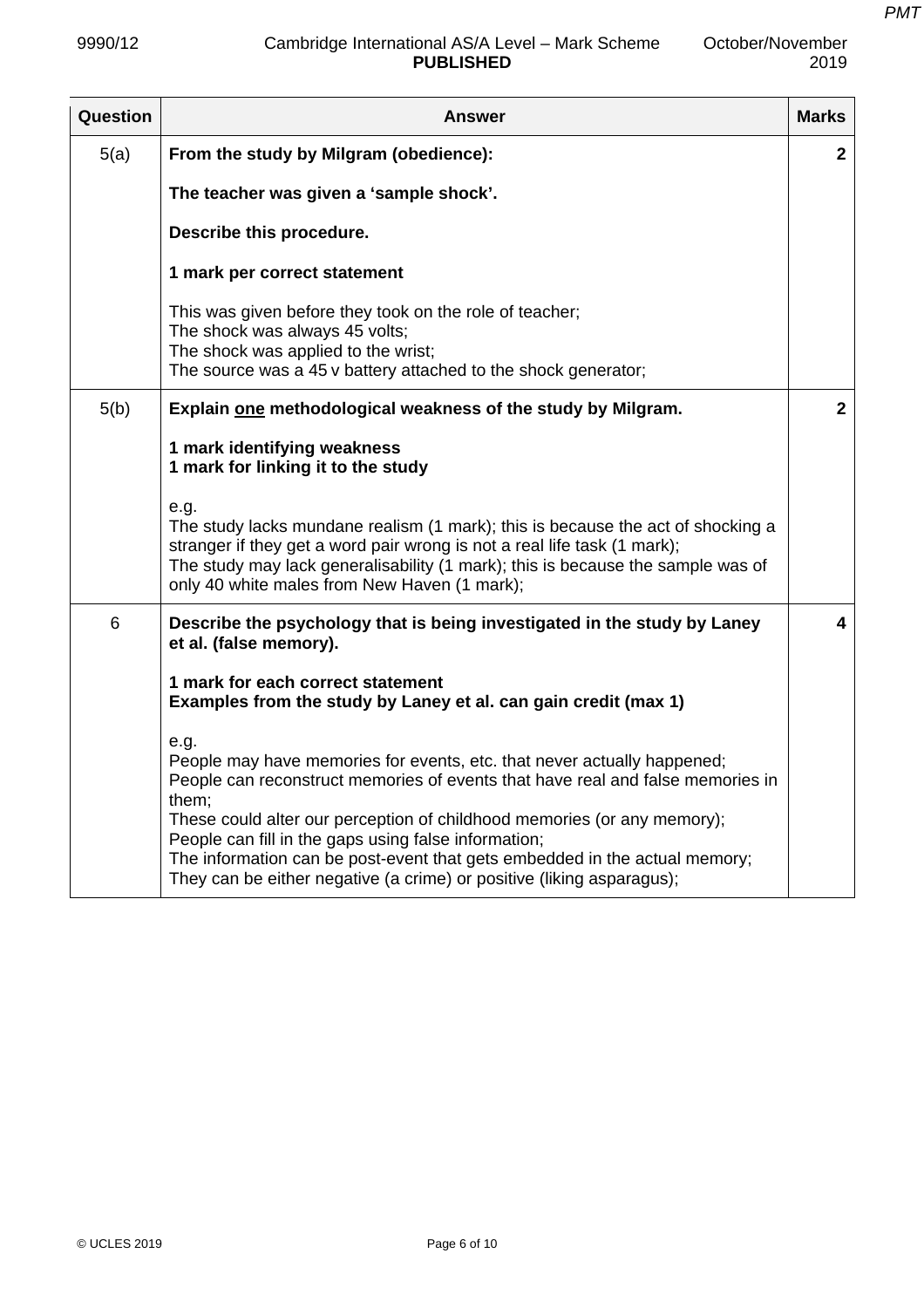| October/November |
|------------------|
| 2019             |

| Question | <b>Answer</b>                                                                                                                                                                                                                                                                                                                                                                                                                                                                                                                                     | <b>Marks</b>   |
|----------|---------------------------------------------------------------------------------------------------------------------------------------------------------------------------------------------------------------------------------------------------------------------------------------------------------------------------------------------------------------------------------------------------------------------------------------------------------------------------------------------------------------------------------------------------|----------------|
| 7(a)     | From the study by Dement and Kleitman (sleep and dreams):                                                                                                                                                                                                                                                                                                                                                                                                                                                                                         | $\mathbf{2}$   |
|          | Name two things that participants were asked to do (or not to do) prior to<br>the study                                                                                                                                                                                                                                                                                                                                                                                                                                                           |                |
|          | 1 mark per correct statement                                                                                                                                                                                                                                                                                                                                                                                                                                                                                                                      |                |
|          | Arrive a little before normal bedtime;<br>Eat normally;<br>Avoid alcohol;<br>Avoid caffeine-containing drinks;                                                                                                                                                                                                                                                                                                                                                                                                                                    |                |
| 7(b)     | Outline one quantitative result from this study.                                                                                                                                                                                                                                                                                                                                                                                                                                                                                                  | $\overline{2}$ |
|          | 1 mark brief<br>2 marks for result with a comparison                                                                                                                                                                                                                                                                                                                                                                                                                                                                                              |                |
|          | Participants were more likely to recall a dream in REM (1 mark) compared to<br>nREM sleep (1 mark);<br>Participants were more likely to estimate 5 minutes of REM (1 mark) compared<br>to 15 minutes of REM (1 mark);<br>152 dreams were recalled (from 191 trials) in the REM condition (1 mark)<br>compared to 11 (from 160 trials) in the nREM condition (1 mark);<br>On 88% of trials the participants were accurate at estimating 5 minutes dream<br>duration (1 mark) compared to 78% of trials for 15 minutes (1 mark);                    |                |
| 7(c)     | Suggest one real life application from this study.                                                                                                                                                                                                                                                                                                                                                                                                                                                                                                | $\overline{2}$ |
|          | 1 mark for brief application but linked to study OR plausible application<br>outlined but not explained/only has the what or how<br>2 marks for application that clearly shows who would benefit/linked to<br>study/how it would be done/has the what and how                                                                                                                                                                                                                                                                                     |                |
|          | e.g.<br>The EEG can detect REM/nREM sleep so can be useful in diagnosing problems<br>with these (1 mark);<br>The EEG can detect REM/nREM sleep so can be useful in diagnosing problems<br>with these so that a treatment can be found to help with any disorder (2 marks);<br>The EEG can detect REM/nREM sleep so could be useful for people with sleep<br>disorders. A psychologist can use the EEG output to see how their sleep<br>patterns are different to a 'normal' sleeper (2 marks);<br>Can be used to analyse dream content (0 marks); |                |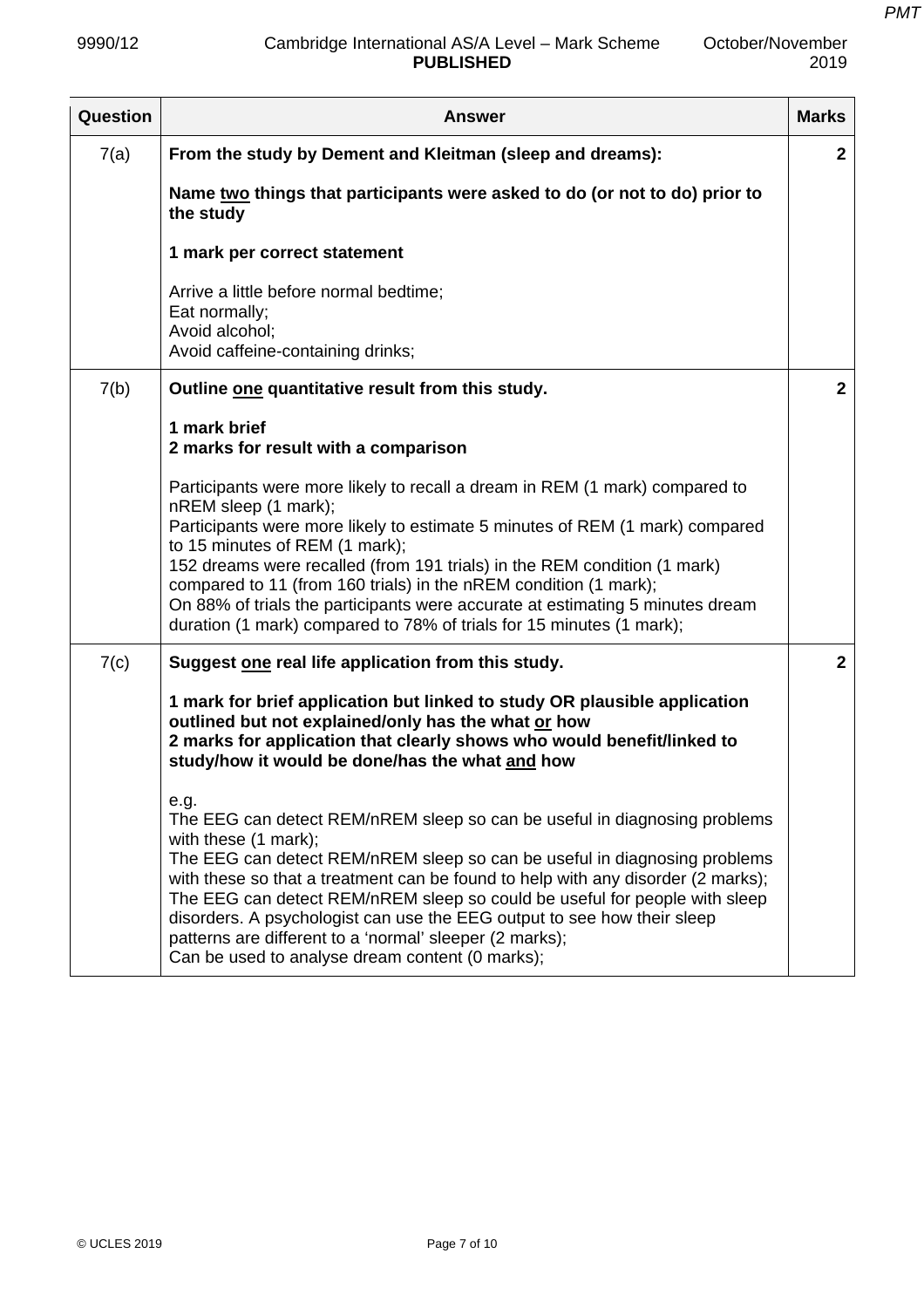*PMT*

| Question | <b>Answer</b>                                                                                                                                                                                                                                                                                                                   | <b>Marks</b> |
|----------|---------------------------------------------------------------------------------------------------------------------------------------------------------------------------------------------------------------------------------------------------------------------------------------------------------------------------------|--------------|
| 8        | Two friends, Lok and Hiruni, are discussing the ethics of the study by<br>Schachter and Singer (two factors in emotion). Lok thinks the study is<br>ethical but Hiruni thinks it is unethical.                                                                                                                                  | 6            |
|          | Explain one reason why Lok is correct and one reason why Hiruni is<br>correct, using evidence from this study.                                                                                                                                                                                                                  |              |
|          | 3 marks for the answer for Lok<br>3 marks for the answer for Hiruni                                                                                                                                                                                                                                                             |              |
|          | e.g. Lok<br>Data collected was kept confidential (1 mark). No individual data was published<br>(1 mark) as all we know is that there were male students from the University of<br>Minnesota (1 mark).                                                                                                                           |              |
|          | e.g. Hiruni<br>The participants were deliberately deceived (1 mark). They were told the wrong<br>information whilst getting the injection (1 mark). For example one group was told<br>that they would experience numb feet/get a headache after the injection<br>(1 mark)/told it was Suproxin for vision (alternative 1 mark). |              |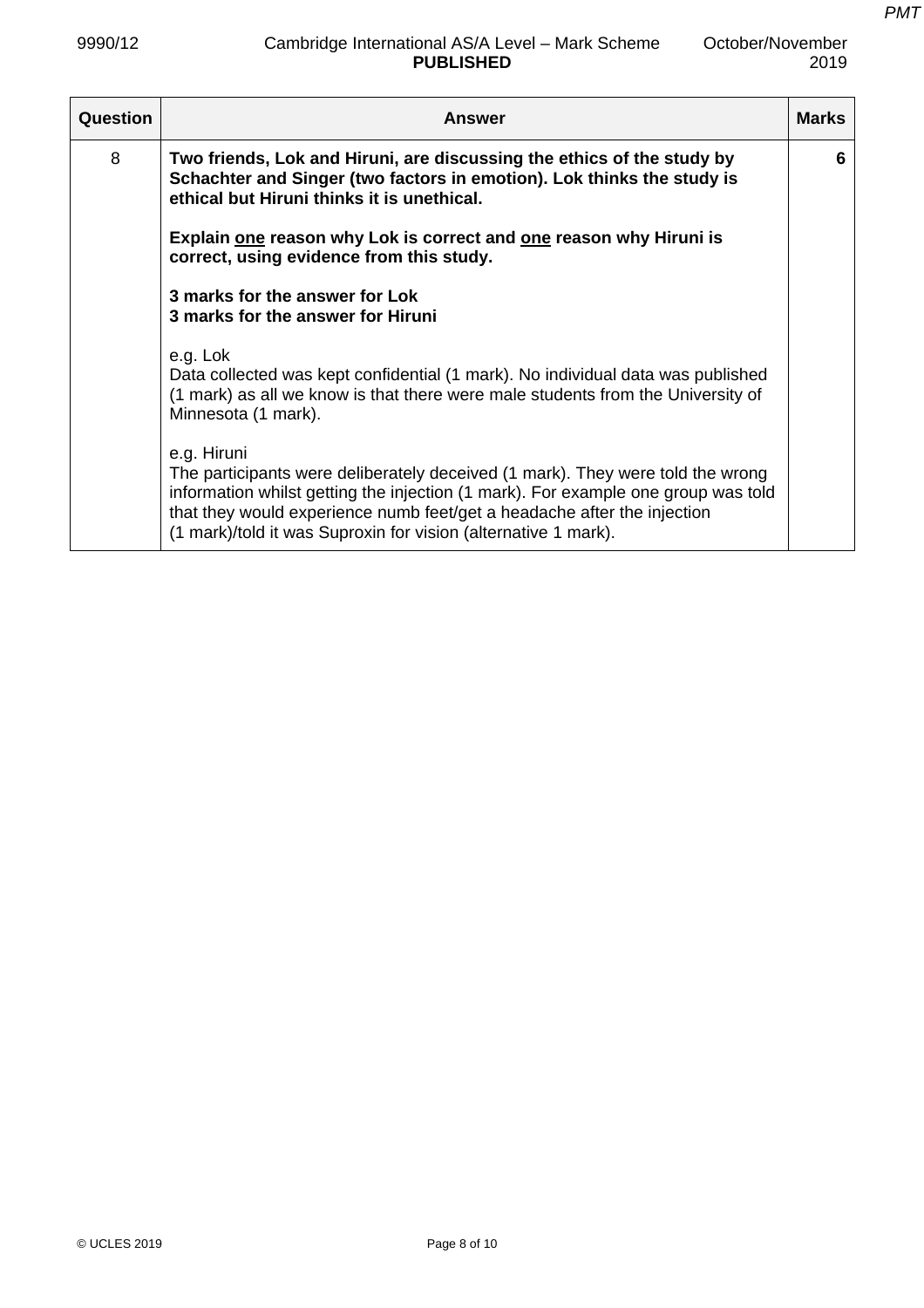| October/November |
|------------------|
| 2019             |

| Question |                                                                                                                                                                                                                                                                                                                   | Answer                                                                                                                                                                                                                                                                                                                                                                                                                                                                                                                                               |              | <b>Marks</b> |
|----------|-------------------------------------------------------------------------------------------------------------------------------------------------------------------------------------------------------------------------------------------------------------------------------------------------------------------|------------------------------------------------------------------------------------------------------------------------------------------------------------------------------------------------------------------------------------------------------------------------------------------------------------------------------------------------------------------------------------------------------------------------------------------------------------------------------------------------------------------------------------------------------|--------------|--------------|
| 9(a)     | Describe what was recorded by the female observers in the study by<br>Piliavin et al. (subway Samaritans).                                                                                                                                                                                                        |                                                                                                                                                                                                                                                                                                                                                                                                                                                                                                                                                      |              |              |
|          |                                                                                                                                                                                                                                                                                                                   | 1 mark per correct statement made                                                                                                                                                                                                                                                                                                                                                                                                                                                                                                                    |              |              |
|          | the carriage;<br>(if necessary);                                                                                                                                                                                                                                                                                  | One noted race/sex/location of passengers in the critical area/adjacent areas/in<br>She also counted the number of passengers in the critical area/in the carriage;<br>She also counted the total number of people who came to help the victim;<br>The race/sex/location of every helper was recorded by her;<br>Another recorded the latency time of the first helper;<br>She also recorded the latency time of help after the model began to help<br>Both noted comments made by the passengers;<br>Spontaneous/elicited comments from passengers; |              |              |
| 9(b)     |                                                                                                                                                                                                                                                                                                                   | Explain two similarities between the study by Piliavin et al. (subway                                                                                                                                                                                                                                                                                                                                                                                                                                                                                |              | 8            |
|          |                                                                                                                                                                                                                                                                                                                   | Samaritans) and the study by Yamamoto et al. (chimpanzee learning).                                                                                                                                                                                                                                                                                                                                                                                                                                                                                  |              |              |
|          |                                                                                                                                                                                                                                                                                                                   | 4 marks available for each similarity                                                                                                                                                                                                                                                                                                                                                                                                                                                                                                                |              |              |
|          | e.g. 4 marks<br>Both the studies were about 'helping' behaviour. In the Piliavin study this was<br>helping a victim who was ill or drunk and had collapsed on a subway train<br>whereas in the Yamamoto study this was helping a chimp solve a puzzle or<br>getting some juice or being able to drink some juice. |                                                                                                                                                                                                                                                                                                                                                                                                                                                                                                                                                      |              |              |
|          | e.g. 3 marks                                                                                                                                                                                                                                                                                                      | Both the studies were about 'helping' behaviour. In the Piliavin study this was<br>helping a victim (who was ill or drunk) whereas in the Yamamoto study this was<br>helping a chimp solve a puzzle.                                                                                                                                                                                                                                                                                                                                                 |              |              |
|          | e.g. 2 marks                                                                                                                                                                                                                                                                                                      | Both the studies were about 'helping' behaviour. In the Piliavin study this was<br>helping a victim (who was ill or drunk).                                                                                                                                                                                                                                                                                                                                                                                                                          |              |              |
|          | e.g. 1 mark                                                                                                                                                                                                                                                                                                       | Both studies were about 'helping' behaviour.                                                                                                                                                                                                                                                                                                                                                                                                                                                                                                         |              |              |
|          | Level                                                                                                                                                                                                                                                                                                             | Criteria for each result                                                                                                                                                                                                                                                                                                                                                                                                                                                                                                                             | <b>Marks</b> |              |
|          | 4                                                                                                                                                                                                                                                                                                                 | The similarity is well explained using both studies as examples.                                                                                                                                                                                                                                                                                                                                                                                                                                                                                     | 4            |              |
|          | 3                                                                                                                                                                                                                                                                                                                 | The similarity is well explained but only one study is used as an<br>example OR both studies used briefly.                                                                                                                                                                                                                                                                                                                                                                                                                                           | 3            |              |
|          | $\overline{2}$                                                                                                                                                                                                                                                                                                    | The similarity is brief with an attempt at using at least one study<br>as an example OR<br>The similarity is well explained but there is no study evidence.                                                                                                                                                                                                                                                                                                                                                                                          | 2            |              |
|          | 1                                                                                                                                                                                                                                                                                                                 | The similarity is brief with no attempt at using studies as<br>examples.                                                                                                                                                                                                                                                                                                                                                                                                                                                                             | 1            |              |
|          | 0                                                                                                                                                                                                                                                                                                                 | No creditworthy material.                                                                                                                                                                                                                                                                                                                                                                                                                                                                                                                            | 0            |              |